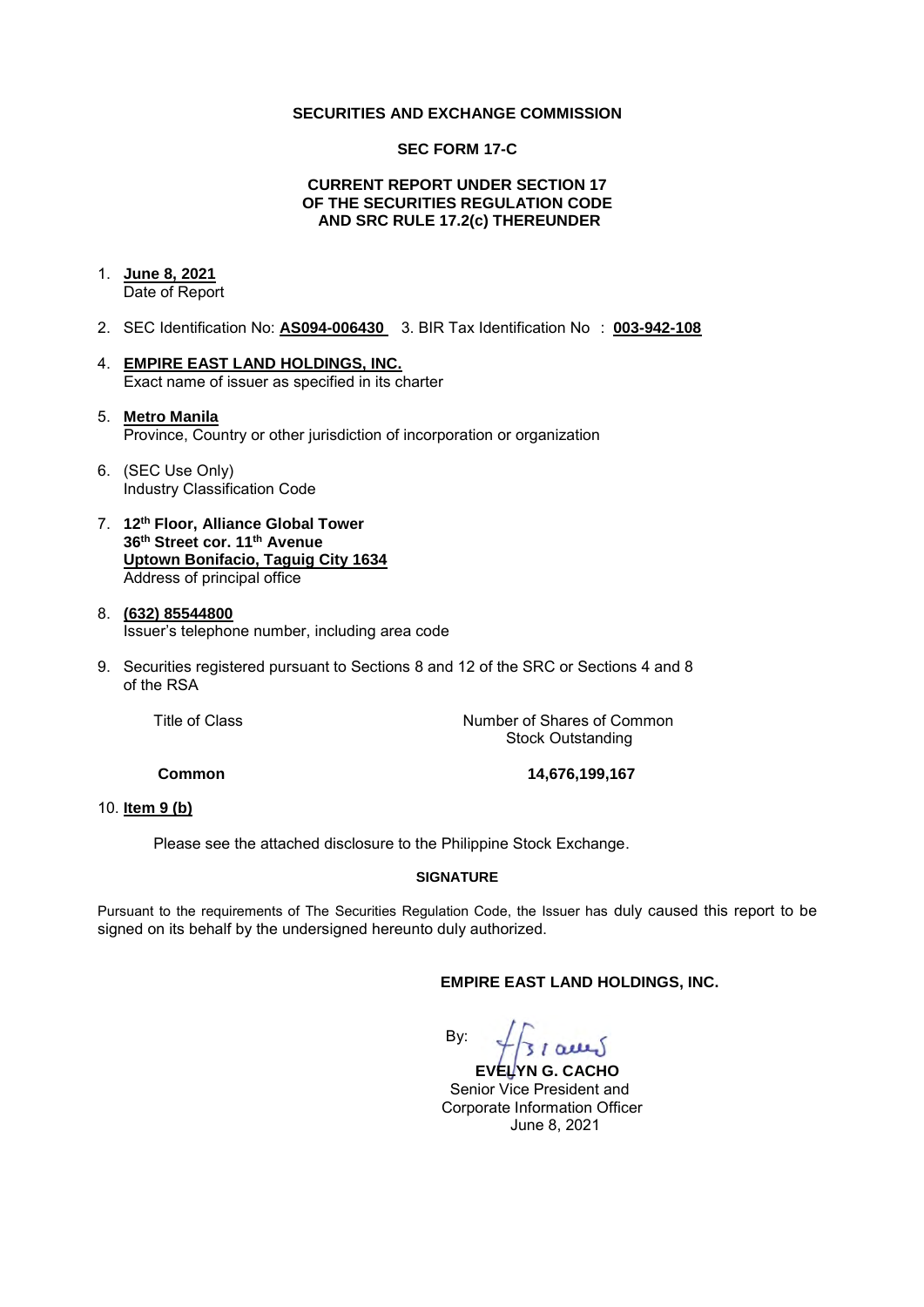## **SECURITIES AND EXCHANGE COMMISSION SEC FORM 17-C**

## **CURRENT REPORT UNDER SECTION 17 OF THE SECURITIES REGULATION CODE AND SRC RULE 17.2(c) THEREUNDER**

| Jun 8, 2021                                                                        | 1. Date of Report (Date of earliest event reported)                                               |
|------------------------------------------------------------------------------------|---------------------------------------------------------------------------------------------------|
| 2. SEC Identification Number                                                       |                                                                                                   |
| AS094-006430                                                                       |                                                                                                   |
| 3. BIR Tax Identification No.                                                      |                                                                                                   |
|                                                                                    |                                                                                                   |
| 003-942-108                                                                        |                                                                                                   |
|                                                                                    | 4. Exact name of issuer as specified in its charter                                               |
|                                                                                    | EMPIRE EAST LAND HOLDINGS, INC.                                                                   |
| 5. Province, country or other jurisdiction of incorporation                        |                                                                                                   |
| <b>Metro Manila</b>                                                                |                                                                                                   |
|                                                                                    | 6. Industry Classification Code(SEC Use Only)                                                     |
| 7. Address of principal office<br><b>Taguig City</b><br><b>Postal Code</b><br>1634 | 12th Floor, Alliance Global Tower 36th Street cor. 11th Avenue Uptown Bonifacio,                  |
|                                                                                    | 8. Issuer's telephone number, including area code                                                 |
| (632) 85544800                                                                     |                                                                                                   |
|                                                                                    | 9. Former name or former address, if changed since last report                                    |
| N/A                                                                                |                                                                                                   |
|                                                                                    | 10. Securities registered pursuant to Sections 8 and 12 of the SRC or Sections 4 and 8 of the RSA |
| <b>Title of Each Class</b>                                                         | Number of Shares of Common Stock Outstanding and Amount of Debt Outstanding                       |
| Common                                                                             | 14,676,199,167                                                                                    |
|                                                                                    | 11. Indicate the item numbers reported herein                                                     |
| Item $9(b)$                                                                        |                                                                                                   |

The Exchange does not warrant and holds no responsibility for the veracity of the facts and representations contained in all corporate disclosures, including financial reports. All data contained herein are prepared and submitted by the disclosing party to the Exchange, and are disseminated solely for purposes of information. Any questions on the data contained herein should be addressed directly to the Corporate Information Officer of the disclosing party.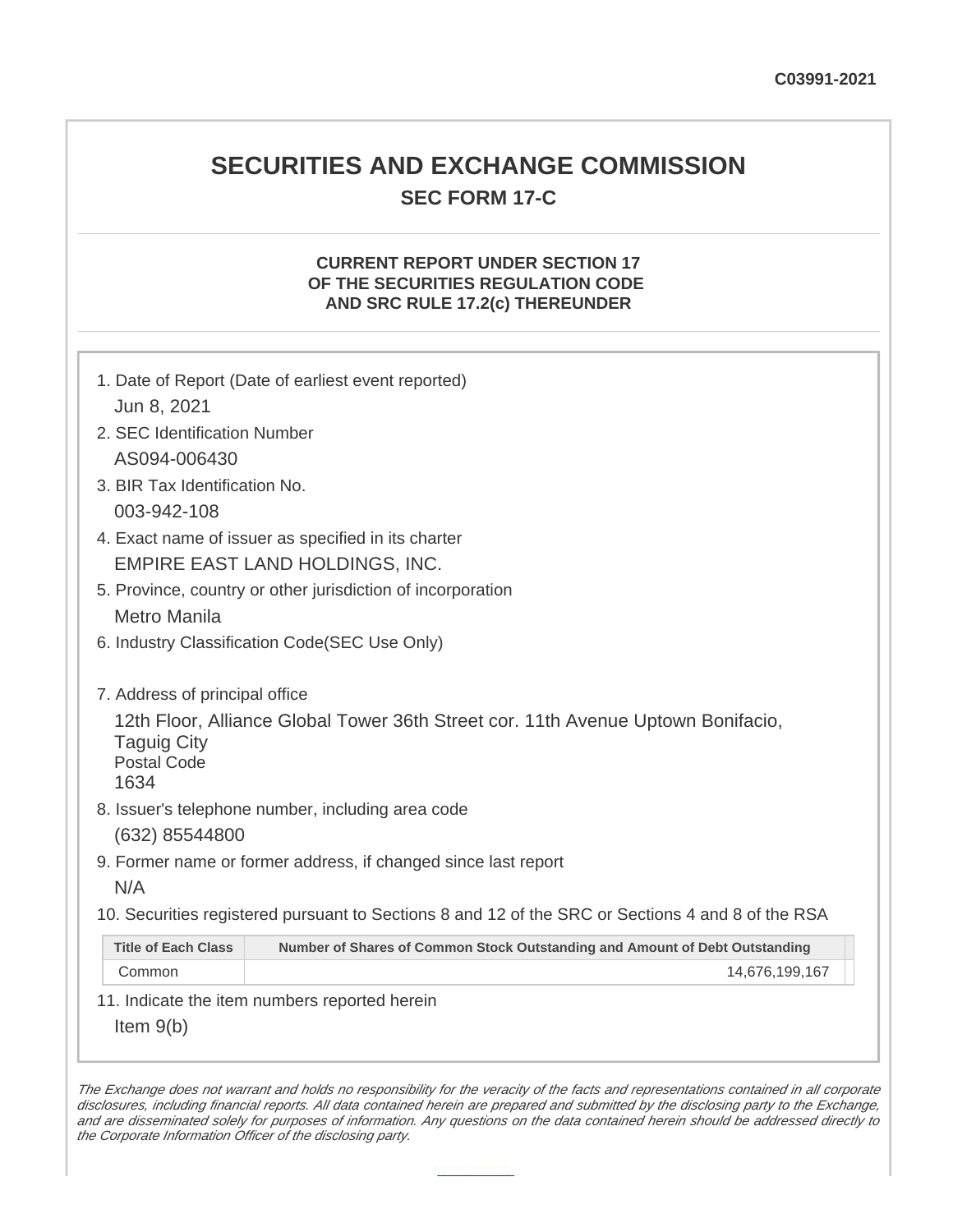

# **Empire East Land Holdings, Inc. ELI**

## **PSE Disclosure Form 4-3 - Amendments to Articles of Incorporation References: SRC Rule 17 (SEC Form 17-C) and Section 4.4 of the Revised Disclosure Rules**

**Subject of the Disclosure**

Amendment to the Third Article of the Articles of Incorporation of Empire East Land Holdings, Inc. (the "Company").

**Background/Description of the Disclosure**

The Company proposes to amend the third Article of its Articles of Incorporation from "12th Floor, Alliance Global Tower, 36th Street cor. 11th Avenue, Uptown Bonifacio, Taguig City 1634, Metro Manila, Philippines" to "2F Tower 2, Kasara Urban Resort Residences, P. Antonio St., Barangay Ugong, Pasig City 1604 Metro Manila, Philippines".

| Date of Approval by<br><b>Board of Directors</b>                           | Apr 26, 2021 |
|----------------------------------------------------------------------------|--------------|
| Date of Approval by<br><b>Stockholders</b>                                 | Jun 8, 2021  |
| <b>Other Relevant</b><br><b>Regulatory Agency, if</b><br>applicable        | N/A          |
| Date of Approval by<br><b>Relevant Regulatory</b><br>Agency, if applicable | N/A          |
| Date of Approval by<br><b>Securities and</b><br><b>Exchange Commission</b> | <b>TBA</b>   |
| Date of Receipt of SEC<br>approval                                         | <b>TBA</b>   |

#### **Amendment(s)**

| <b>Article</b><br>No.   | <b>From</b>                                                                                                                                                                                                                                              | To                                                                                                                                                                                                                                               |
|-------------------------|----------------------------------------------------------------------------------------------------------------------------------------------------------------------------------------------------------------------------------------------------------|--------------------------------------------------------------------------------------------------------------------------------------------------------------------------------------------------------------------------------------------------|
| <b>Third</b><br>Article | THIRD: That the place where the principal office of the<br>Corporation is to be established or located is at the 12th<br>Floor, Alliance Global Tower, 36th Street cor. 11th<br>Avenue, Uptown Bonifacio, Taguig City 1634 Metro<br>Manila, Philippines. | THIRD: That the place where the principal office of the<br>Corporation is to be established or located is at the 2F<br>Tower 2, Kasara Urban Resort Residences, P. Antonio<br>St., Barangay Ugong, Pasig City 1604 Metro Manila,<br>Philippines. |

**Rationale for the amendment(s)**